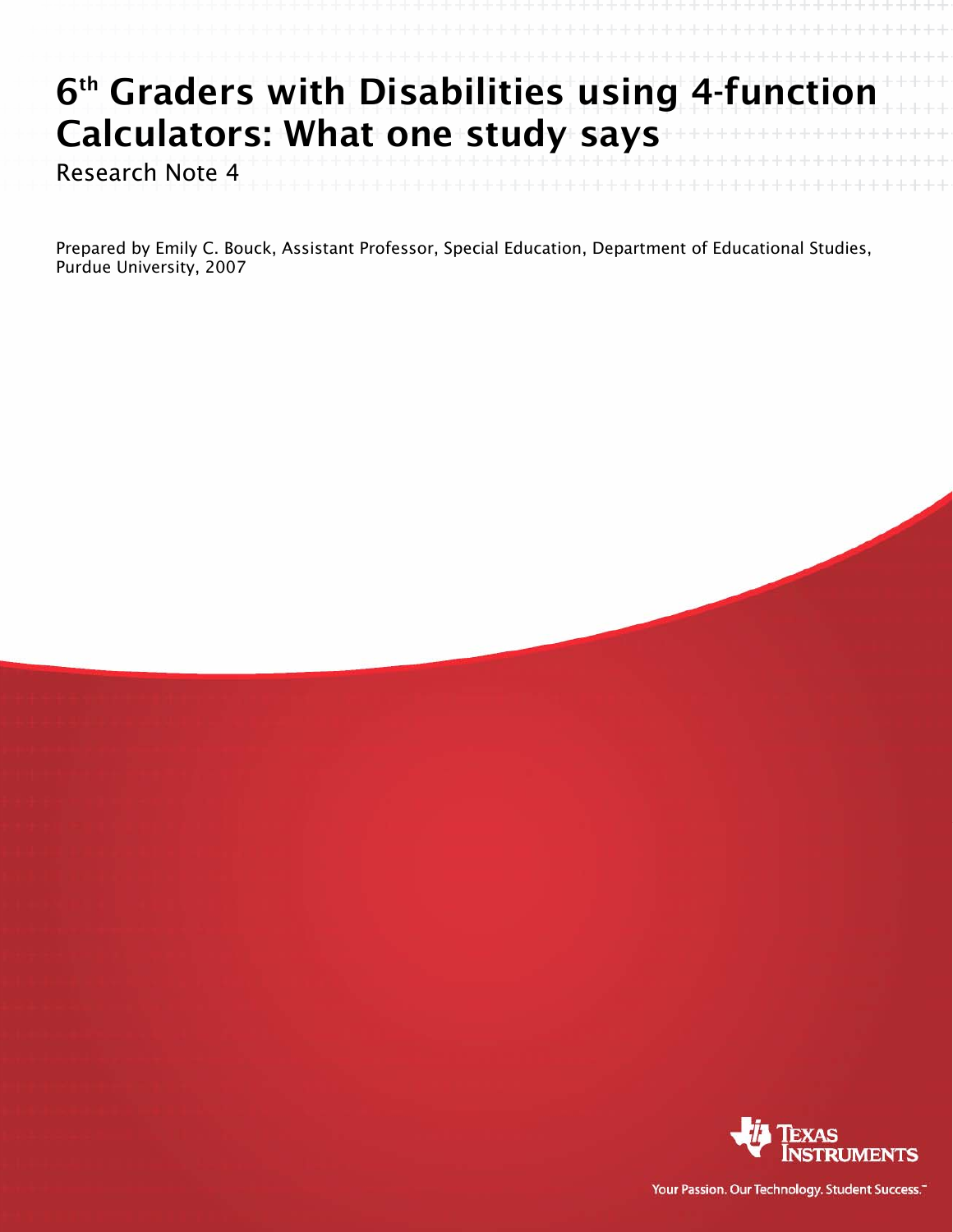## 6th Graders with Disabilities using 4-function Calculators: What one study says

Research Note 4

We compared the achievement gains of special education and general education students in  $6<sup>th</sup>$ grade. Included were 89 students from two rural Michigan school districts, three schools, and six teachers. The school districts were demographically similar, except for district size. Students were administered a pre-test and post-test. Each test was 28 items aligned with the Michigan  $6<sup>th</sup>$ grade math standards, primarily focused on the Number Sense strand. Calculator use was not permitted on the pre-test; on the post-test, students were randomly assigned to either use or not use graphing calculators. In addition, an 11-item calculator use and attitude survey was administered.

Average post-test results are compared in the graph below. The graph shows that that special education students benefited as much from graphing calculator use as general education students did, though the special education students still performed less well.



Additional analysis showed that general education students gained more from pre- to post-test.

We also examined the approach students with disabilities took to answering the questions on the test. We concluded that:

- Students with disabilities appeared to inconsistently use a calculator:
	- o They did not use them on every problem.
	- o When using them, they did not always employ the correct operation.
- When they used them, they still often completed just the basic operations. This suggests that students with disabilities need: (1) increased attention on problemsolving, (2) increased attention on how to use a calculator, or (3) both.

Students with disabilities also displayed less work when they used a calculator on the post-test.

We also found that usage of calculators in class by the students with disabilities was less than expected. We concluded that:

- The students may not be reminded enough to use a calculator.
- They were too often told NOT to use a calculator.

Teachers indicated that they often did not allow their students to use calculators on basic math facts and mental math activities. This may be contrary to current brain research which suggests there are different parts of the brain for declarative (i.e., basic facts/mental math) and procedural math knowledge.

*Students with disabilities performed better when they used a calculator, but still not as well as students without disabilities when they used a calculator.*

- -